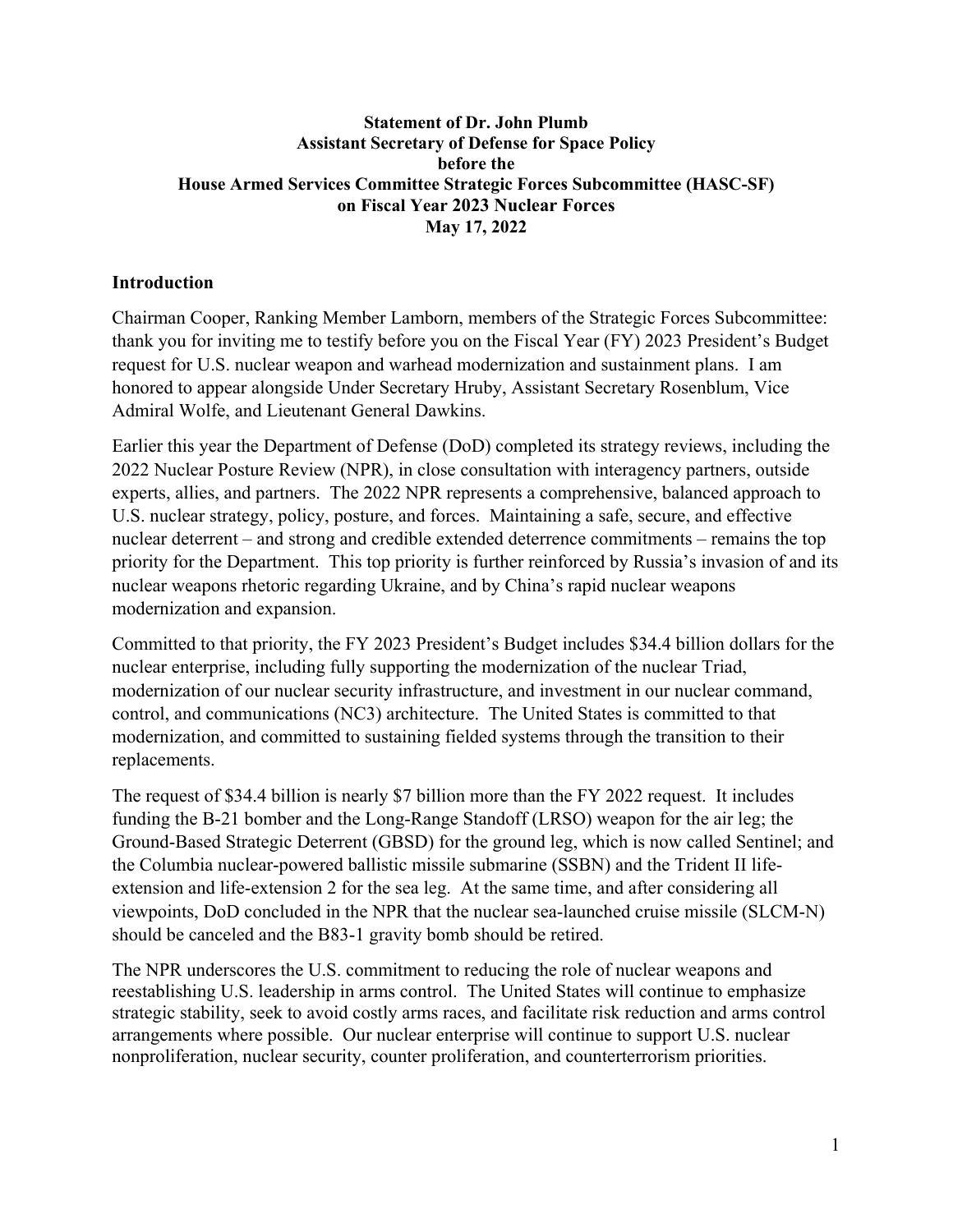U.S. nuclear forces remain the bedrock of our deterrence architecture. They are foundational to every defense priority established in the National Defense Strategy, and they remain indispensable to our national security. For the foreseeable future, nuclear weapons will continue to provide unique deterrence effects that no other element of U.S. military power can replace.

## **Nuclear Posture Review**

As directed by Secretary Austin, the NPR was conducted in parallel with the 2022 Missile Defense Review (MDR), both of which are nested under the 2022 National Defense Strategy (NDS). The NPR process was inclusive, involving a large group of stakeholders, and adopted a deliberate and rigorous approach to ensure that senior leader decisions would be fully informed. My colleagues appearing before you today and their staffs, as well as other representatives from across DoD and interagency partners, were deeply involved in preparing the NPR. A classified version of the NPR was delivered to Congress alongside classified versions of the NDS and the MDR in late March. We look forward to delivering an unclassified version of the NPR, and discussing it in detail, at a later date.

The NPR was structured in three phases: first, we examined the security environment; second, we considered how the security environment shaped our assessment of the roles of nuclear weapons and our nuclear strategy; third, we considered the requirements and capabilities needed to achieve our strategy. Within this framework, the review also considered the role of arms control in shaping deterrence requirements; risk-mitigation strategies given uncertainties in the environment; the stability implications of emerging technologies; approaches to integrated deterrence; and opportunities to leverage technology innovation. As directed by the President, the NPR also included an examination of steps to reduce the role of nuclear weapons.

Ultimately, the NPR provides a clear-eyed assessment of the environment for nuclear deterrence and the security challenges we and our allies and partners face. The NPR strikes the right balance between: 1) the steps necessary to ensure a safe, secure, and effective nuclear deterrent and strong and credible extended deterrence; and 2) other necessary approaches to reduce the risk of nuclear war and the global salience of nuclear weapons.

## **The Security Environment**

The United States faces heightened risk associated with strategic competition and military confrontation, resulting in a strong sense of urgency to sustain and strengthen nuclear deterrence and take steps to reduce the risks of nuclear war. The security environment is characterized by an increased reliance on nuclear weapons in the strategies and forces of our competitors. For the first time, the United States will need to deter two major nuclear powers—China and Russia each possessing large, sophisticated global and theater nuclear forces. Adding to this heightened risk, North Korea continues to expand and diversify its own nuclear forces, increasing its ability to threaten the United States and our regional allies and partners.

Compounding these challenges is the uncertain prospect for new arms control agreements that traditionally have constrained the nuclear threats we face; the advance of non-nuclear capabilities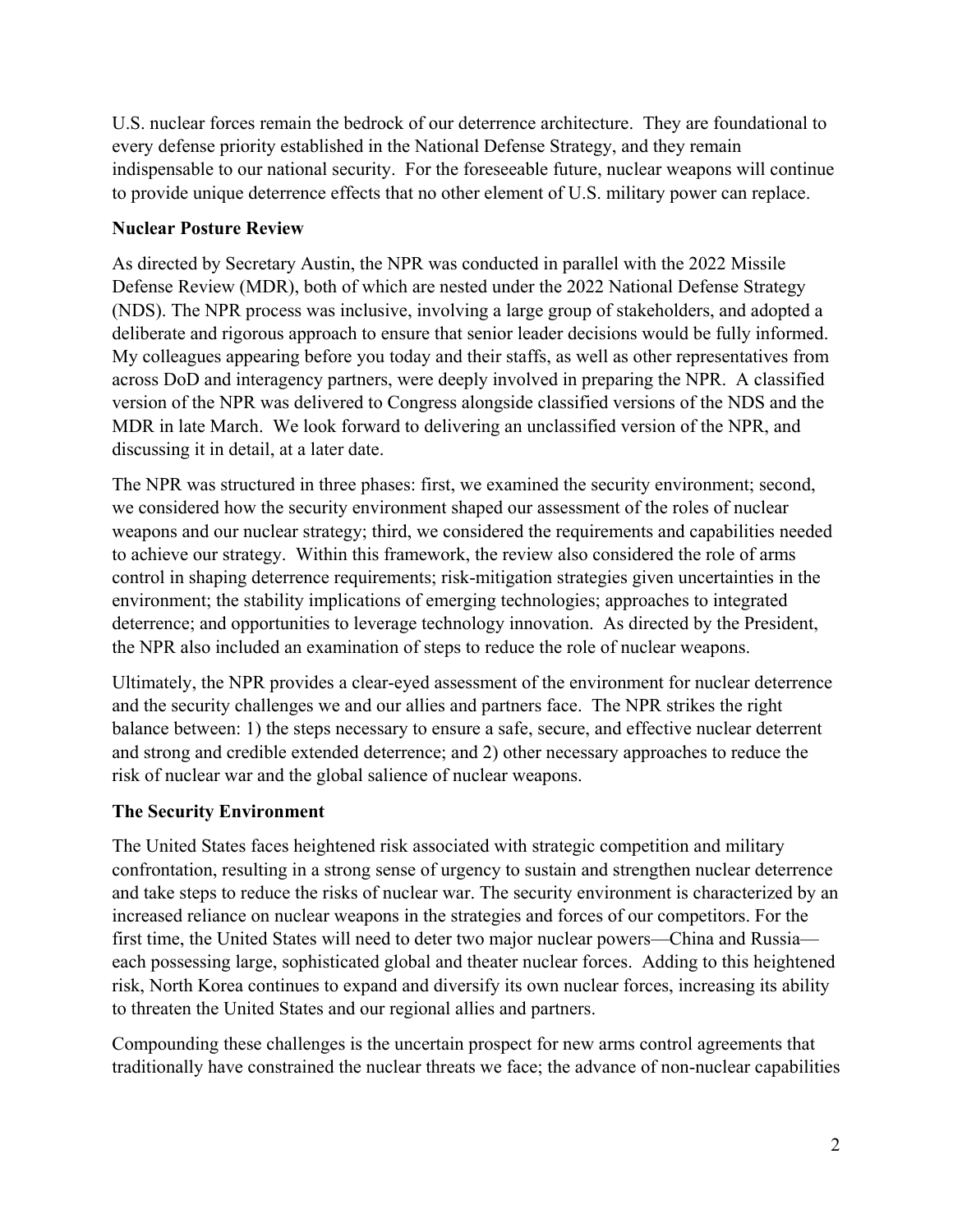that can achieve strategic impact; and the possibility of new escalation risks in an increasingly complex operating environment.

**China**. The People's Republic of China (PRC) has embarked on an ambitious expansion, modernization, and diversification of its nuclear forces and established a nascent nuclear triad. As recently as 2020, DoD assessed that China would at least double the size of its nuclear stockpile, then estimated in the low-200s, within the decade. Since then, China has accelerated its efforts and may possess up to 700 deliverable nuclear warheads by 2027, and will likely have about 1,000 deliverable warheads by 2030. China has commenced building at least three solid-fueled intercontinental ballistic missile (ICBM) silo fields, which will cumulatively contain hundreds of new ICBM silos. While the end state resulting from China's nuclear expansion is uncertain, the current trajectory points to a large, diverse nuclear arsenal with a high degree of survivability, reliability, and effectiveness. China is also implementing a launch-on-warning posture for its nuclear forces for the first time. The combination of rapid growth in nuclear forces and the change in posture will provide China with new options to leverage nuclear weapons in peacetime, crisis, and war, and marks a departure from its traditional minimum deterrence posture.

To support its growth in nuclear capability, China is increasing its capacity to produce and separate plutonium by constructing fast reactors and reprocessing facilities. Although China has stated that this infrastructure is for civilian nuclear technology programs, the United States has strong concerns that this infrastructure will also support China's expanding nuclear weapons program.

In the near term, we must continue to factor China's nuclear expansion into our own strategy and forces, as well as any arms control and risk reduction approaches with Russia. We need to understand the dynamics of three party deterrence as part of both peacetime competition and crises where opportunistic aggression by either China or Russia is possible.

**Russia.** Russia continues to emphasize nuclear weapons in its military posture and strategy. It is modernizing and expanding its nuclear forces, and has irresponsibly brandished these capabilities in support of its revisionist security policy – most recently in its unjustified invasion of Ukraine. Russia's modern nuclear arsenal, which is expected to grow further, presents an enduring existential threat to the United States and our allies and partners.

For twenty years Russia has pursued a wide-ranging modernization program, replacing legacy strategic nuclear systems within the constraints of the START and subsequent New START treaties, and steadily expanding and diversifying nonstrategic nuclear systems that pose a direct threat to NATO and its neighbors. Russia is pursuing several novel nuclearcapable systems designed to hold the U.S. homeland and our allies and partners at risk. In addition to the approximately 1,550 deployed warheads on strategic systems covered by the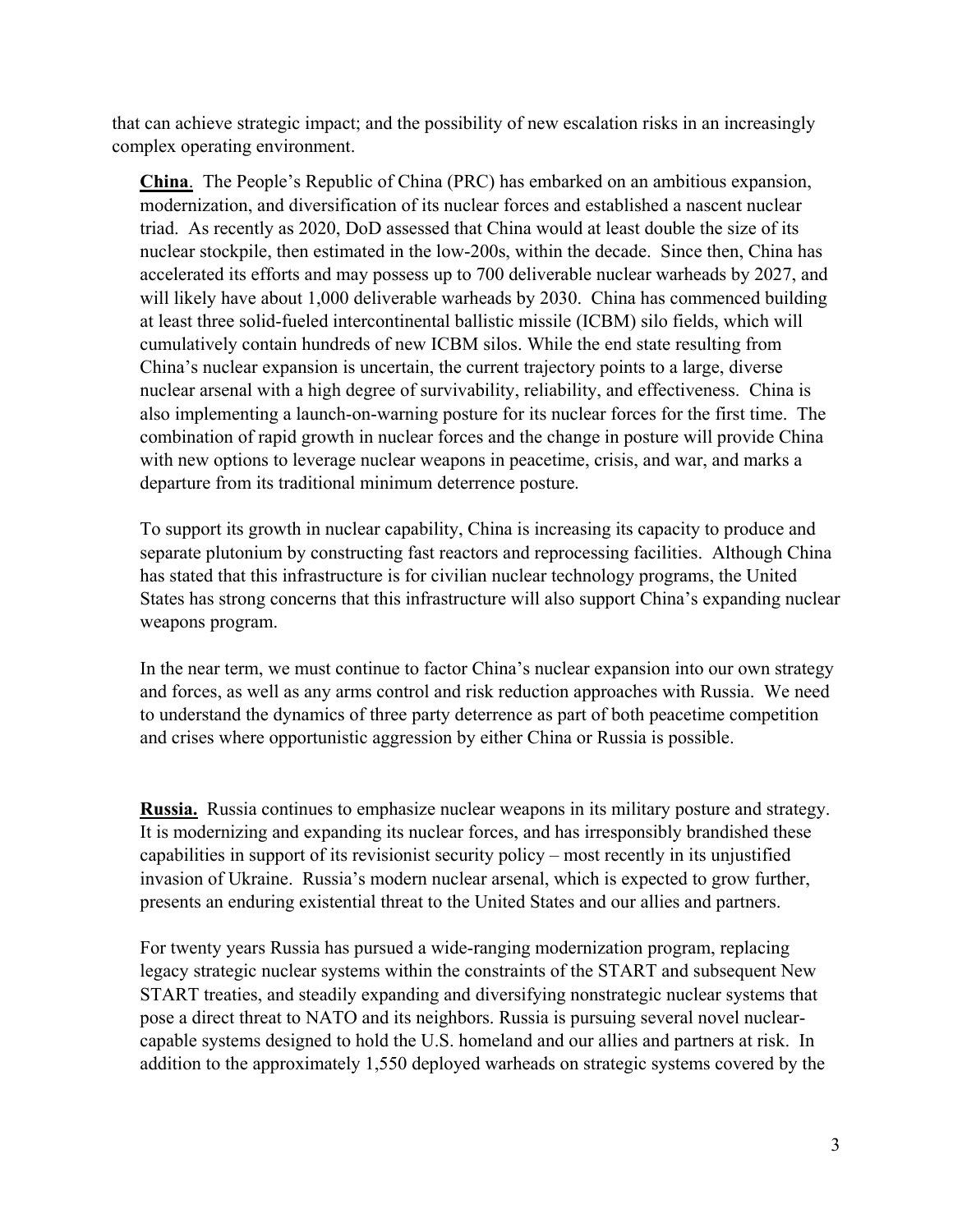New START Treaty, Russia probably has up to 2,000 nonstrategic nuclear warheads, which are largely not covered by any arms control treaty.

Russia's nuclear saber-rattling is irresponsible and dangerous, and heightens the risk of escalation. As President Biden recently stated, "No one should be making idle comments about the use of nuclear weapons or the possibility of the need to use them." Russia has more than once joined the United States and other nuclear powers in declaring that a nuclear war cannot be won and must never be fought. Yet its current rhetoric and actions make clear that Russia believes such irresponsible rhetoric is acceptable behavior.

In contrast, the United States believes all nuclear-armed states have an obligation to act responsibly. We have chosen to act with restraint with respect to our peacetime nuclear activities, in the interest of avoiding actions that could unintentionally add to nuclear tensions or be misinterpreted. But our acts of restraint should not be misconstrued. Russia's attempts at nuclear intimidation will not work: our commitment to Article 5 and to the security of our NATO Allies remains ironclad. We have full confidence in the ability of our nuclear forces to perform their mission. The readiness of these forces remains unchanged, and we will continue to undertake routine and scheduled operational activities to maintain that readiness. This includes future planned tests of our systems, including ballistic missile test launches, which will be properly notified as required by the New START Treaty. We will also continue to work with our Allies to strengthen NATO's nuclear deterrence posture.

**Non-Nuclear Strategic Capabilities.** China and Russia are also working to augment their growing nuclear forces with a broader set of kinetic and non-kinetic capabilities, including cyber, space, information, and advanced conventional strike. Each seeks to integrate these multi-domain capabilities to support coercive strategies and enable military campaigns intended to present the Joint Force with operational dilemmas. China and Russia also likely possess capabilities relevant to chemical and biological warfare that could pose a threat to U.S., allied, and partner forces, as well as civilian populations.

The introduction and growing role of non-nuclear strategic capabilities will raise new challenges for deterrence and managing escalation risk. These capabilities could create complex and unpredictable pathways for conflict escalation that may be unfamiliar to us, especially in domains such as cyber and space, where there is a lack of collective experience, common understanding, and established norms of behavior.

**Democratic People's Republic of Korea (DPRK).** North Korea remains a persistent threat, and has continued developing nuclear weapons and associated delivery systems that pose a growing threat to the United States and its allies and partners. Since January this year, and in violation of numerous United Nations Security Council resolutions, the DPRK has conducted a number of missile tests, including tests of ICBMs, an intermediate-range ballistic missile, purported hypersonic glide vehicles, cruise missiles, and multiple types of solid-propellant short range ballistic missiles. DPRK leadership likely views expanding its nuclear and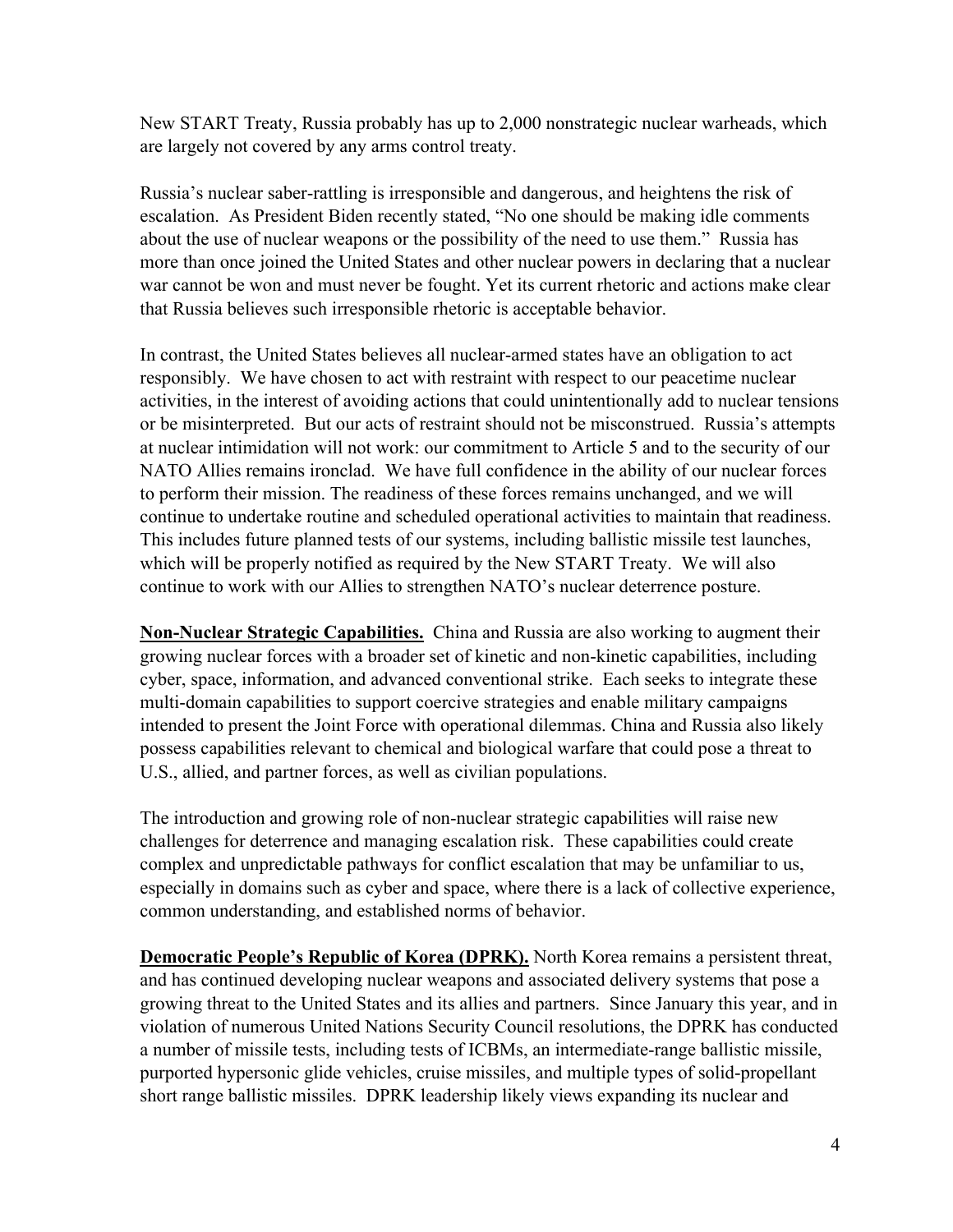missile forces as essential to ensure regime security and to enable coercive military threats and actions. The DPRK also possesses non-nuclear capabilities that could inflict catastrophic harm. As a result, the DPRK poses an increasing risk to the U.S. homeland and U.S. forces in theater, as well as to our regional allies and partners.

**Iran.** The United States is committed to the principle that Iran should not acquire a nuclear weapon. A diplomatic solution, not a military one, is the Department's preferred approach to achieving this goal. Although Iran does not today possess a nuclear weapon, its pursuit of nuclear activities that were previously constrained by the Joint Comprehensive Plan of Action (JCPOA) continues to be of deep concern. Under the JCPOA, Iran's enrichment of uranium was limited and all pathways to a nuclear bomb were blocked. But that is no longer the case. Iran is much closer to having enough fissile material for a nuclear bomb right now than it ever was when the JCPOA was in operation.

Iran also maintains a large and growing regional missile capability. Its proliferation of missiles and unmanned aerial systems poses a threat to U.S. forces, allies, and partners in the Middle East and beyond. Although Iran does not currently field missiles that can reach the U.S. homeland, it continues to pursue a space launch vehicle program, which could shorten the pathway to a long-range missile capability.

# **Roles of Nuclear Weapons, Nuclear Strategy, and Declaratory Policy**

The roles of U.S. nuclear weapons are to deter strategic attack, assure allies and partners, and achieve U.S. objectives if deterrence fails. The United States reaffirms a nuclear strategy that relies on nuclear weapons to deter all forms of strategic attack. In implementing this strategy, we will continue to tailor our deterrence approach to specific adversaries by holding at risk those things that their leadership values most, and relying on nuclear weapons where they are most effective in influencing an adversary's decision calculus.

As part of the NPR process, the President determined the U.S. nuclear declaratory policy: "As long as nuclear weapons exist, the fundamental role of U.S. nuclear weapons is to deter nuclear attack on the United States, our allies, and partners. The United States would only consider the use of nuclear weapons in extreme circumstances to defend the vital interests of the United States or our allies and partners."

This declaratory policy maintains a very high bar for the employment of nuclear weapons while also retaining ambiguity regarding the specific circumstances of any such potential use. This policy also provides a strong signal of assurance to allies and partners, and complicates an adversary's calculus. It does not in any way increase our reliance on nuclear weapons.

In arriving at this declaratory policy, a broad range of options were considered, including "No First Use" and "Sole Purpose" formulations. The President concluded that adopting a "No First Use" or "Sole Purpose" policy would result in an unacceptable level of risk in light of the range of non-nuclear capabilities being developed and fielded by competitors that could inflict strategic-level damage to the United States and its allies and partners. Some allies and partners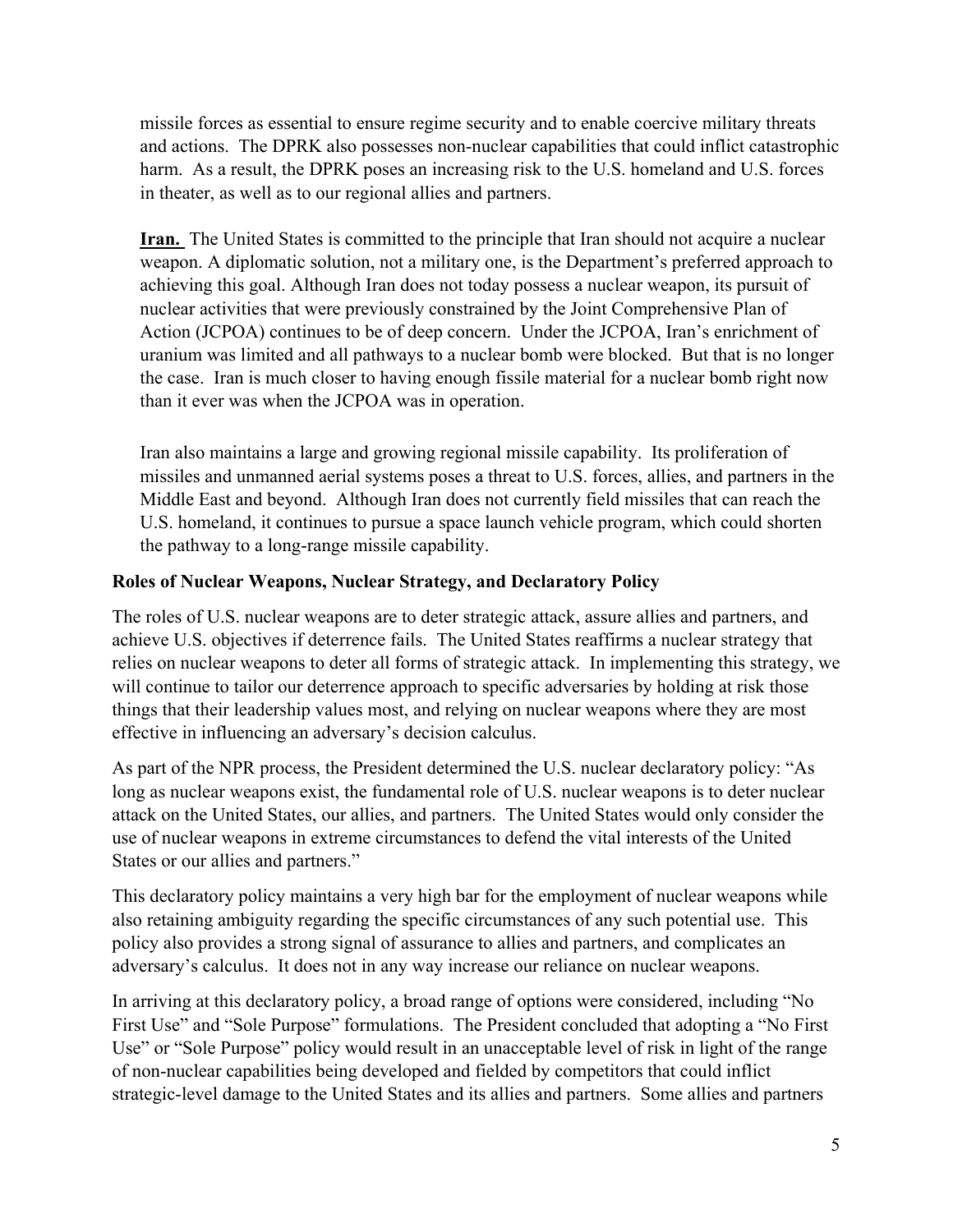are particularly vulnerable to attacks with non-nuclear means that could produce devastating effects. We retain the goal of moving toward a sole purpose declaration in the future and will work with allies and partners to identify concrete steps that would allow us to do so.

### **Nuclear Force Posture and the President's Budget**

The Department is committed to ensuring that our nuclear deterrent is safe, secure, and effective and that our extended nuclear deterrence commitments remain strong and credible. Our nuclear forces are foundational to our national security, our defense strategy, and the interests of our allies and partners.

Secretary Austin has testified that current U.S. nuclear forces have been extended far beyond their original service lives, and the tipping point, where we must simultaneously overhaul these forces, is now here. It is vital to DoD that modernization of the ground-, sea-, and air-based legs of the Triad continue on schedule, and the FY 2023 President's Budget is faithful to this objective.

The FY 2023 President's Budget, which reflects and supports the 2022 NPR, invests \$34.4 billion in Nuclear Enterprise Modernization. This request reflects full funding for recapitalization of all three legs of the nuclear Triad, as well as modernization of U.S. nuclear command, control, and communications (NC3) systems.

**Ground Leg**. The request for LGM-35A Sentinel, formerly known as the Ground-Based Strategic Deterrent, is \$3.6 billion. Sentinel, currently in the Engineering and Manufacturing Development phase, features increased capability, enhanced security, improved reliability, and lowered lifecycle sustainment costs over the Minuteman III ICBM system it will replace. The first Sentinel flight test is expected in FY 2024.

**Sea Leg.** The request is \$6.3 billion for procurement and research, development, technology, and evaluation (RDT&E) for the COLUMBIA-class SSBN, which will replace OHIO-class SSBNs beginning in October 2030. COLUMBIA class SSBNs will provide continuous sea-based strategic deterrence into the 2080s, forming the most survivable leg of the Triad. An additional \$1.7 billion is requested for the Trident II (D5) submarine-launched ballistic missile (SLBM) D5LE and D5LE2 life-extension programs. D5LE, currently in production, will be deployed on both OHIO and COLUMBIA platforms. D5LE2, which will leverage the highly reliable solid rocket motor design and couple it with modern avionics electronics, guidance and structures, will replace D5LE starting in FY 2039.

**Air Leg.** The request is \$5.0 billion to fund the procurement and development of the B-21 Raider bomber, a penetrating aircraft incorporating proven, mature technologies that represents a key component to the joint portfolio of conventional and nuclear deep-strike capabilities. The request is \$1.0 billion for development of the LRSO weapon, which will replace the 1980s-era AGM-86B Air Launched Cruise Missile (ALCM). LRSO weapons will be capable of penetrating and surviving advanced Integrated Air Defense Systems from significant stand-off ranges to hold strategic targets at risk in support of the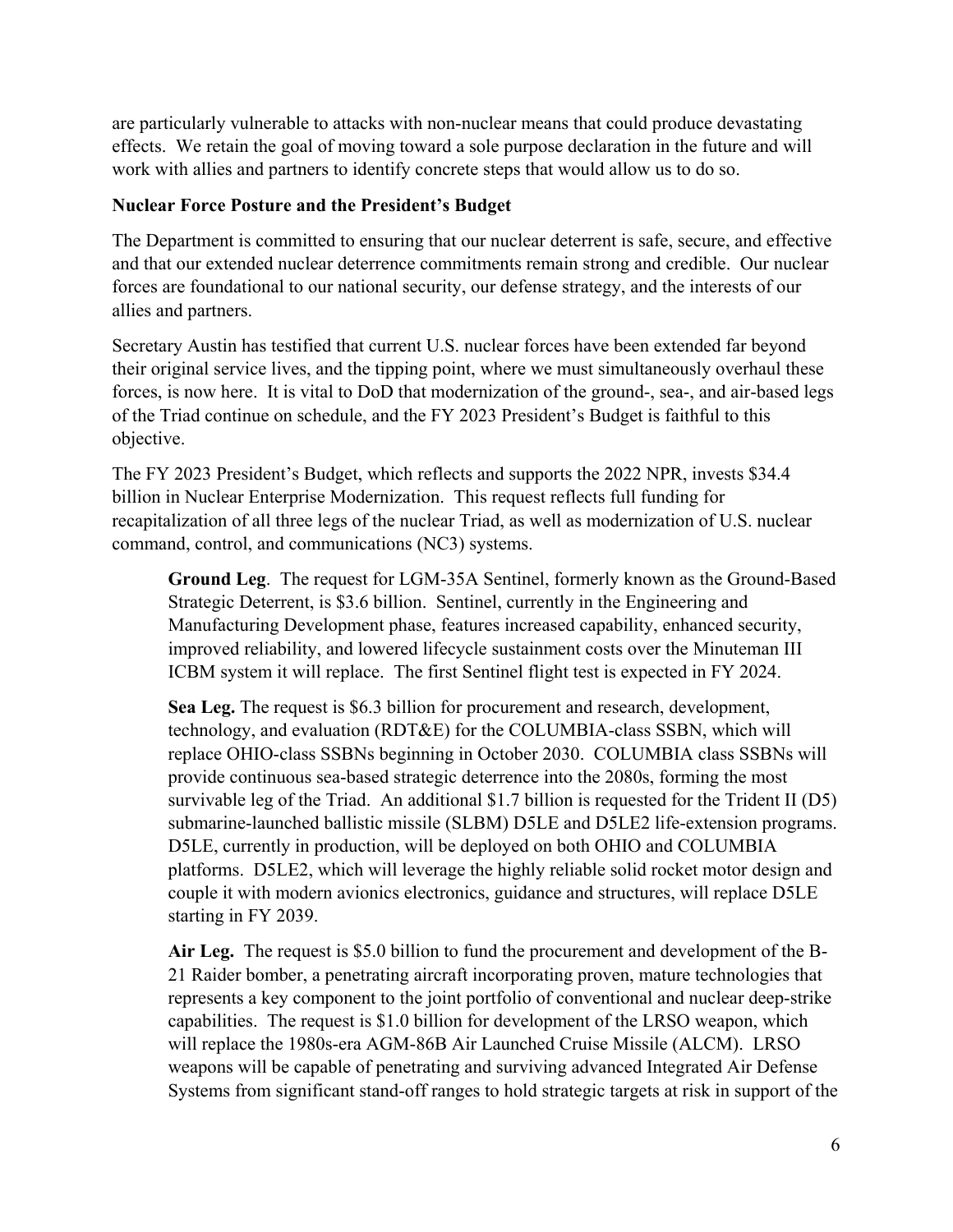Air Force's nuclear deterrence operations core mission. The Department will also continue with F-35A Dual-Capable Aircraft certification, which is scheduled to take place in FY 2024.

The FY23 President's Budget reflects the President's decision to cancel the SLCM-N program. In the NPR, DoD concluded that current capabilities and others that will be fielded in the near- to mid-future provide sufficient means to deter the threat of adversary limited nuclear use in a regional conflict. These capabilities include the W76-2 low-yield SLBM warhead, currently available ALCMs, the future LRSO weapon, and upgraded fifth-generation F-35A dual-capable aircraft armed with U.S. nuclear gravity bombs. Additional factors include the estimated cost of the SLCM-N program in light of other modernization priorities, the time to develop and field the system, the operational and readiness constraints such a system would place on our attack submarines and their crews, and the limited arms control leverage that SLCM-N likely would have provided in future negotiations. For these reasons, and after evaluating recommendations from civilian and military leaders, the President, with the recommendation of Secretary Austin, directed the cancellation of the SLCM-N program.

The budget also reflects the President's decision to retire the B83-1 nuclear gravity bomb. In the near term, DoD will rely on other existing capabilities to hold at risk adversary hard and deeply buried targets. The Department, in collaboration with its interagency partners, will identify and assess options for an enduring capability to address this class of targets.

### **Allies and Partners**

Our alliances and partnerships are vital to our national security, serving as force multipliers for our military. These relationships and the security architecture they underpin are one of our nation's greatest strengths, and constitute a strategic advantage our adversaries can never hope to match. Effective assurance of allies and partners is built on a shared view of the security environment and regional deterrence challenges; a commitment to risk- and burden-sharing; modern and effective nuclear forces; robust consultation processes; and allies' confidence that the United States has the will and capability to meet its mutual defense commitments. As long as allies and partners face strategic threats, extended nuclear deterrence will remain a pillar of our regional security architectures.

Nuclear deterrence has been at the core of the NATO Alliance since its inception, and the allies have repeatedly reaffirmed that as long as nuclear weapons exist, NATO will remain a nuclear Alliance. A strong, cohesive NATO Alliance with a clear nuclear mission remains essential to deter aggression and promote peace and stability in the Euro-Atlantic Region – a stance that is even more important given Russia's aggression against Ukraine and Russian nuclear weapons rhetoric directed toward NATO member nations. We greatly value our relationships on strategic matters with both the United Kingdom (UK) and France. As separate centers of decisionmaking, the contributions of the UK and France to NATO's nuclear posture remain critical to the Alliance's overall deterrence and defense posture.

Our extended deterrence relationships with both Japan and the Republic of Korea are instrumental to deterring threats in East Asia, including those emanating from the DPRK. We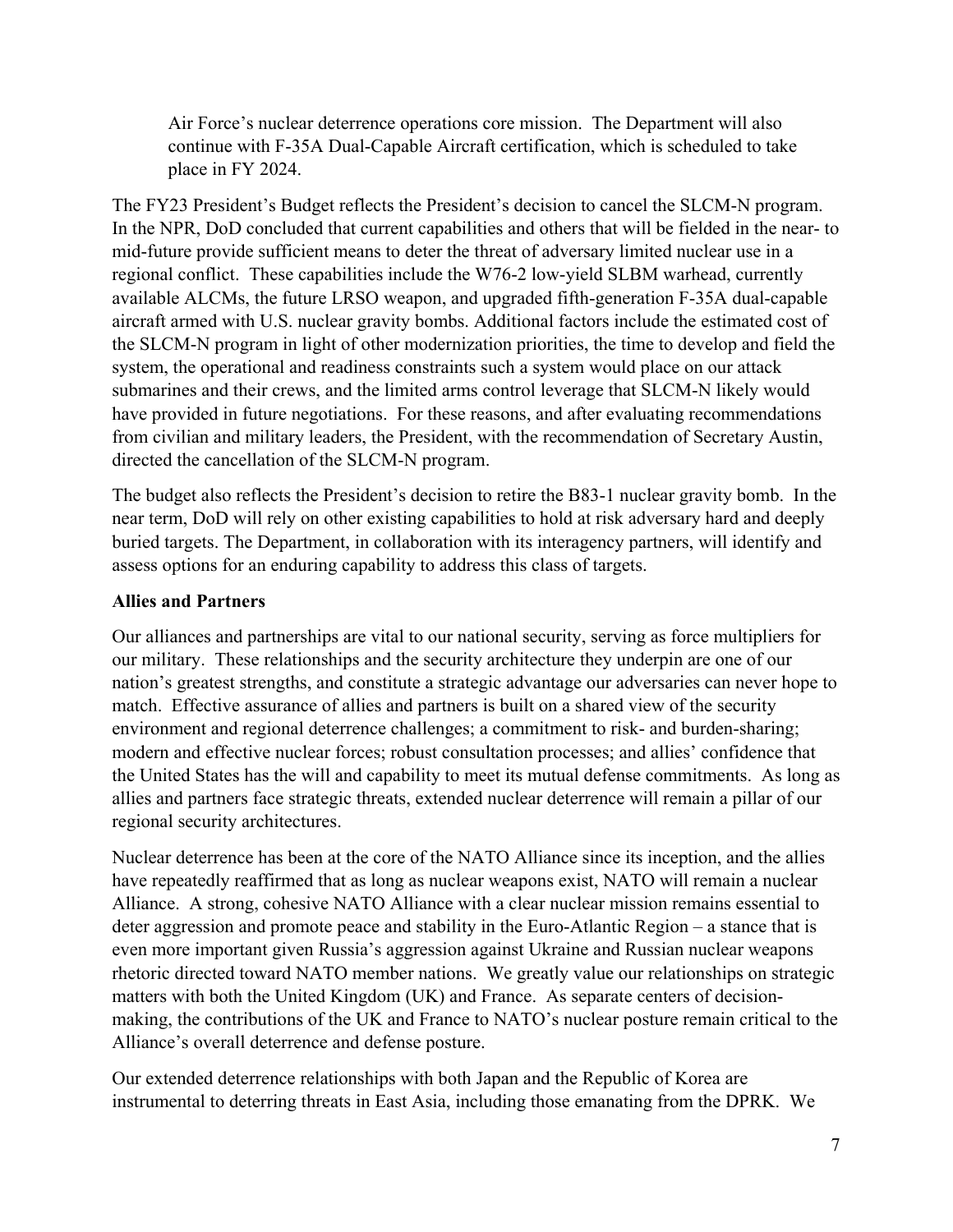will continue to hold extended deterrence dialogues with the Republic of Korea, Japan, and Australia, and invigorate these vital alliances in support of U.S. national security. We look forward to taking steps to enhance and strengthen these extended deterrence relationships as we confront growing regional threats.

# **Arms Control**

The United States does not rely on deterrence alone to reduce the risks of nuclear war. Arms control and other forms of risk reduction are essential complements to deterrence. The Department recognizes the need for a comprehensive and balanced approach that places renewed value on arms control and non-proliferation, in order to strengthen stability, head off costly arms races, and reduce the salience of nuclear weapons globally.

Although current conditions for arms control are challenging given China's nuclear expansion and Russia's aggression in Ukraine, we will continue to prepare for engagement and pursue arms control where it is in our national security interest. As conditions permit, the United States will continue to prioritize realistic, pragmatic arms control and risk-reduction measures with Russia and China, as one step towards reducing the role of nuclear weapons globally and in our national security strategy. The U.S. objective is to define practical, agreed steps to advance the goals of greater transparency and predictability, enhanced stability, reduced risk of war or escalation during war, reduced global salience of nuclear weapons and, ultimately, a world without nuclear weapons.

Russia will remain a focus of U.S. efforts given the size, diversity, and continuing modernization of its nuclear arsenal. Although the U.S.-Russia Strategic Stability Dialogue is currently suspended due to Russia's continued aggression in Ukraine, we will be prepared to re-engage if and when conditions allow. Any future discussions will need to account for China's nuclear expansion in order to ensure our ability to manage the challenges posed by two major nuclear powers. Our goals in engaging with China are to ensure "guardrails" in addressing strategic risks and to lay the foundation for long-term arms control discussions.

## **Nuclear Security Enterprise**

Fielding a safe, secure, and effective nuclear deterrent well into the future requires a weapon production enterprise that is resilient, responsive, and capable of responding in a timely way to new geopolitical, technical, operational, or programmatic risks. We will achieve this goal through the ongoing partnership of DoD and the Department of Energy/National Nuclear Security Administration (DOE/NNSA), including through the Nuclear Weapons Council, improved coordination, a strengthened approach to managing risk in the nuclear enterprise, production-based resilience, more robust exploitation of science and technology advances, and workforce initiatives. DoD will continue to advocate for investments in DOE/NNSA that will sustain a safe, secure, reliable, and effective nuclear stockpile that can be certified without nuclear explosive testing and will be responsive to the threats we face.